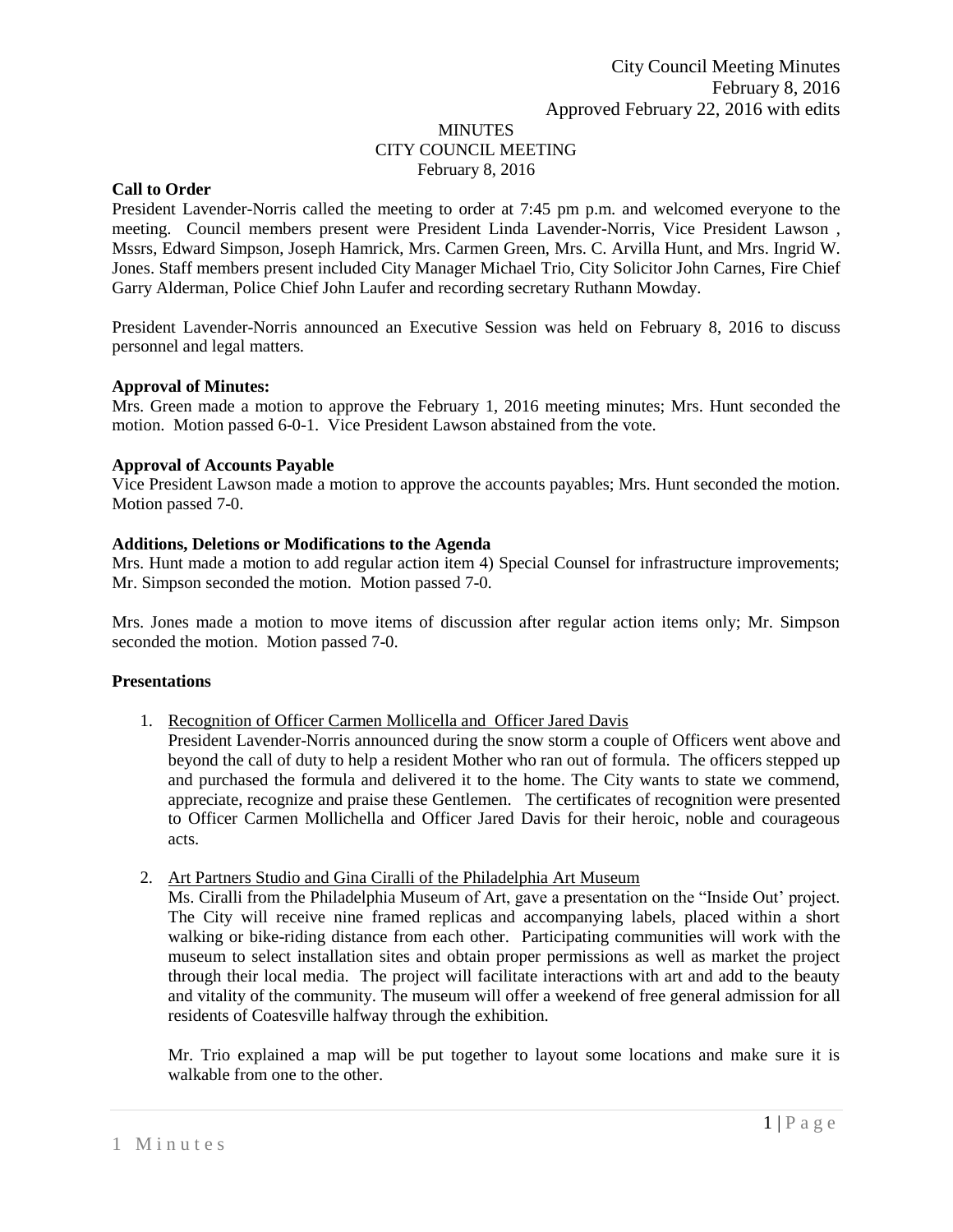### **Citizens' Hearings –** *Regular Action Items Only* **(3 Minutes)** Dave DeSimone

Mr. DeSimone announced he is one of the City's big supporters. He asked what the new Codes fees will be. Mr. Trio explained the fees will be available for the public to review tomorrow. Mr. DeSimone asked for transparency.

# Indira Perlyasamy

Ms. Perlyasamy explained we should all be on the same side. She questioned the fees and the RFP process.

# Joe Leofsky

Mr. Leofsky inquired if there is a circumstance to sit down with the CHA and discuss. There have been no discussions with the CHA. President Lavender-Norris explained the talks involve everyone. Mr. Leofsky asked if the new plan will be easier to pay online.

# Paul Dodson

Mr. Dodson questioned previous meetings with the CHA and the City of Coatesville regarding Section 108-1. He asked three questions 1) What is official reason for the changes; 2) Why are fees being adjusted; and 3) what are the proposed changes?

# Fran Scamuffa

Ms. Scamuffa suggested imposing a renter's tax as another way to make money.

# Paul Evans

Mr. Evans explained in 2013 there was no time to discuss changes in the fees prior to first reading. The CHA later had workshops to discuss fees. He asked for transparency.

Mrs. Green made a motion to close citizens' hearings on non-agenda items only; Mrs. Hunt seconded the motion. Motion passed 7-0.

Mr. Trio explained the information will be available to the public in the morning if the First Reading has been approved. Mr. Hamrick asked for the information to be posted on the website by 10 am.

# **Regular Action Items**

- 1. Receive and consider reappointment to the Authorities, Boards, Commissions and Committees. Darrell Williams to the Reserve Trust Fund for the term 2016-2017. Vice President Lawson made a motion to reappoint Darrell Williams to the Reserve Trust Fund Commission for the term 2016-2017; Mrs. Hunt seconded the motion. Motion passed 7-0.
- 2. Receive and consider First Reading an Ordinance amending Chapter 108-1 "fees" to revise the fees for Code Enforcement and inspection work in the City and certain building and related permits and inspection fees and to adopt replacement fees including: the deletion and replacement of  $108-1C(1)(a)$  and  $C(2)(A)$  and  $(B)$  (Building construction other than new construction and additions and all new construction and additions);  $108-1$  V.  $(1),(2),(3),(4)$  and (6) Housing standards removing all language and replacement of same and replacement of all fees for residential construction, commercial construction, electrical permits, mechanical and fuel gas permits, plumbing permits, non-permitted construction activity and miscellaneous activities (such as demolition, construction trailer, certificate of occupancy ETC) and all related building and inspection fees as per schedule "A" subject to further revision by Resolution of City Council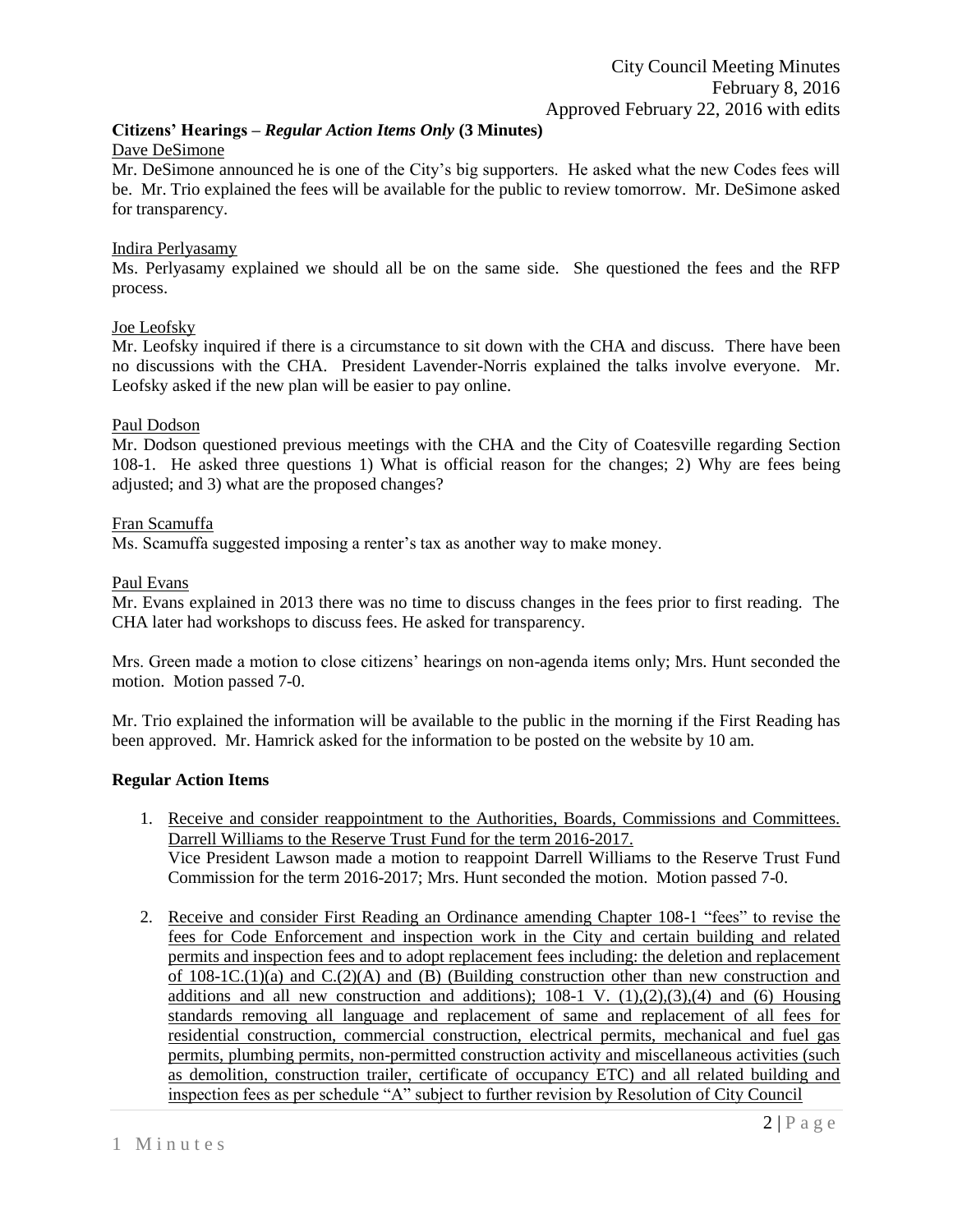Vice President Lawson made a motion to approve first reading an Ordinance amending Chapter 108-1 "fees" to revise the fees for Code Enforcement and inspection work in the City and certain building and related permits and inspection fees and to adopt replacement fees including: the deletion and replacement of  $108$ -1C.(1)(a) and C.(2)(A) and (B) (Building construction other than new construction and additions and all new construction and additions); 108-1 V. (1),(2),(3),(4) and (6) Housing standards removing all language and replacement of same and replacement of all fees for residential construction, commercial construction, electrical permits, mechanical and fuel gas permits, plumbing permits, non-permitted construction activity and miscellaneous activities (such as demolition, construction trailer, certificate of occupancy ETC) and all related building and inspection fees as per schedule "A" subject to further revision by Resolution of City Council; Mr. Simpson seconded the motion. Motion passed 7-0.

3. Receive and consider a Resolution authorizing the City's sale/trade of vehicles and other equipment identified herein by means of Municibid or trade-in pursuant to costars purchase for new vehicles, or by public bid or auction consistent with the requirements of the Third Class City Code.

Mrs. Green made a motion to approve a Resolution authorizing the City's sale/trade of vehicles and other equipment identified herein by means of Municibid or trade-in pursuant to costars purchase for new vehicles, or by public bid or auction consistent with the requirements of the Third Class City Code; Mrs. Hunt seconded the motion. Motion passed 7-0.

4. Receive and consider Lamb McErlane Special Counsel for Infrastructure Improvements Mr. Simpson made a motion to appoint Lamb McErlane as Special Counsel for Infrastructure Improvements; Vice President Lawson seconded the motion. Motion passed 7-0.

### **Discussion Item**

- 1. Discuss certificate of recognition Vice President Lawson suggested letters of recognition for people coming together as a community and taking pride in our City.
- 2. Discuss update for the Adopt-A-Park program Vice President Lawson explained she would like to have the program rollout by the next meeting. She has a letter for legal counsel to review.
- 3. Discussion of members for the unity day committee Vice President Lawson explained the discussions need to start regarding the Unity Day, she asked who would like to be on the committee. All members of council would like to be interactive in the setting up events for Unity Day.

# **Solicitors Report**

Mr. Carnes explained he has worked to prepare a draft fee Ordinance to revamp the fees for work which is being done by the Codes Department.

He has worked with DEPG to advance revitalization plans to assist the City in other aspects of the development including a Multi-Modal application for highway improvements on Lincoln Highway and Fleetwood Street.

He has worked on various matters involving litigation and assisted the City in its interpretation of codes, rules and regulations.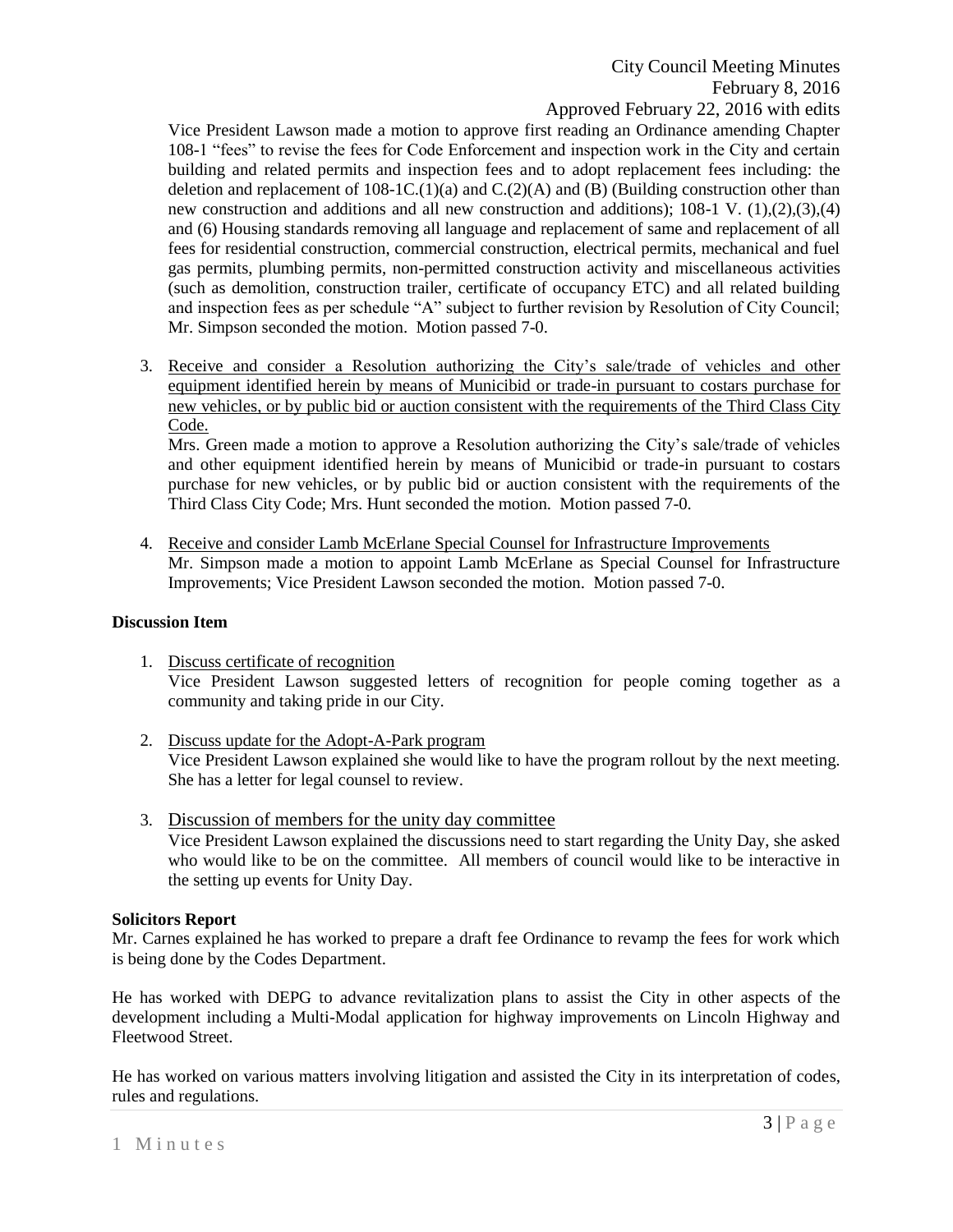# **City Manager's Report**

Mr. Trio announced Mr. Marcarelli is working on paying bills online.

He has and will continue to work with DEPG regarding the Gateway Project.

Last Council meeting a presentation was done by Jen Granger of PennDot, continue to work on the Third Avenue Streetscapes, Train Station and Educational Center.

A proposal has been submitted for the relocation of the District Courts to City Hall.

Worked on Codes Department Outsourcing.

The vehicles approved by Resolution at the last meeting will be on Municibid by the end of the week. This is the first time the City has used Municibid.

Meeting are conducted weekly with Cedarville on activity with the City of Coatesville.

# **Citizens' Hearings –** *Non-Agenda Items Only* **(3 Minutes)**

### Darrell Williams.

Mr. Williams announced he likes the direction Council is going, Council is going to be fair to everyone. He voiced his concerns regarding the snow storm and peoples availability to get out. President Lavender-Norris explained the Police were trying to help whoever they could. A Resident suggested coordinating with Churches and other resident to help those in need during a storm.

#### Indira Perlyasamy

Ms. Perlyasamy stated residents, property owners and landlords need to work together. There are new things coming to Coatesville. The City needs a banner showing that changes are here.

Joe Leofsky Mr. Leofsky has no comment at this time.

#### Monet Nixon

Ms. Nixon asked if land near her home between  $10<sup>th</sup>$  and  $11<sup>th</sup>$  can be made a parking lot, when a school event is held there is no parking for the homeowners. Council explained the property in question is owned by Amtrak but the City will look into it.

#### Paul Dodson

Mr. Dodson warned Council when dealing with legal special counsel. Two attorneys may charge for speaking to one another on the case. He asked when Council looks into the Codes fees, they keep Sanchez in mind.

#### Paul Evans

Mr. Evans provided a brief overview of the Sanchez case. He encouraged to make things streamlined and look how the fees are charged.

#### David DeSimone

Mr. DeSimone asked Council to look into entities that do not pay for Solid Waste removal. There are non-profits who need to pay that are not in the tax base.